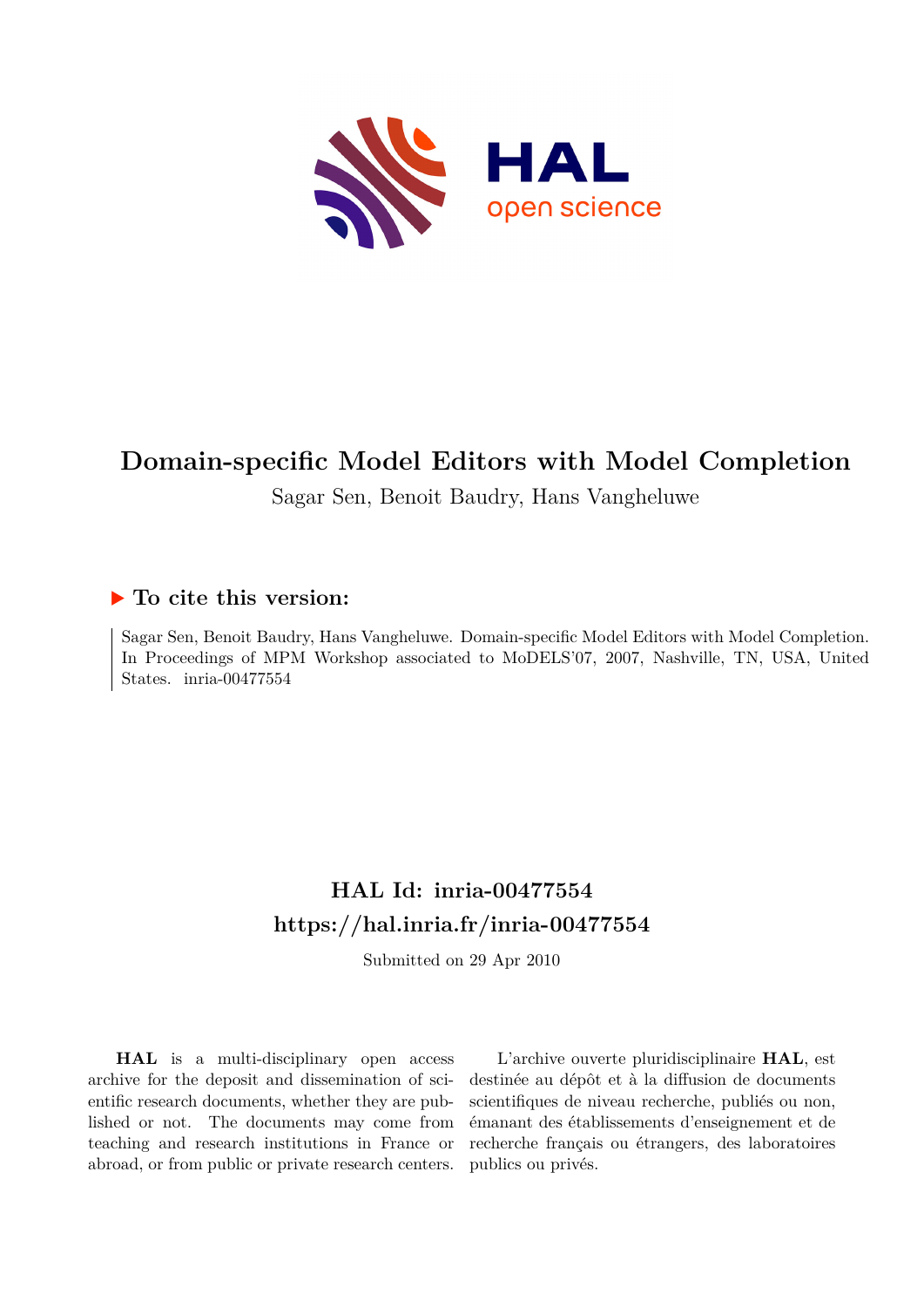# Domain-specific Model Editors with Model Completion

Sagar Sen<sup>[1](#page-3-0)</sup> Benoit Baudry<sup>[2](#page-3-0)</sup>

IRISA/INRIA, Campus universitaire de Beaulieu 35042 Rennes,France

## Hans Vangheluwe [3](#page-3-0)

School of Computer Science, McGill University Montreal,Quebec, Canada H3A2A7

#### Abstract

Today, integrated development environments such as Eclipse allow users to write programs quickly by presenting a set of recommendations for code completion. Similarly, word processing tools such as Microsoft<br>Word present corrections for grammatical errors in sentences. Both of these existing systems use a set<br>of constrai completion of partial models built in arbitrary domain specific model editors. We synthesize the model<br>editor equipped with automatic completion from a modelling language's declarative specification consisting<br>of a meta-mo specific language). The Prolog engine solves the generated logic program and the solution(if there is one) is returned to the model editor as a set of recommendations for properties of the partial model. We incorporate automatic completion in the generative tool AToM<sup>3</sup> and use SWI-Prolog for constraint representation and satisfaction. We present examples using an illustrative visual language of Finite State Machines.

Keywords: constraint logic programming, meta-model, model editor, declarative specification, partial model, AToM<sup>3</sup>

# 1 Introduction

Generative modelling tools such as  $A\text{ToM}^3$  (A Tool for Multiformalism Metamodelling) [\[3\]](#page-11-0),GME(Generic Modelling Environment)[\[5\]](#page-11-1), GMF (Eclipse Graphical Modelling Framework)[\[4\]](#page-11-2) can synthesize a domain specific visual model editor from

c 2007 Published by Elsevier Science B. V.

<sup>1</sup> Email: [ssen@irisa.fr](mailto:ssen@irisa.fr)

<sup>2</sup> Email: [bbaudry@irisa.fr](mailto:bbaudry@irisa.fr)

<sup>3</sup> Email: [hv@cs.mcgill.ca](mailto:hv@cs.mcgill.ca)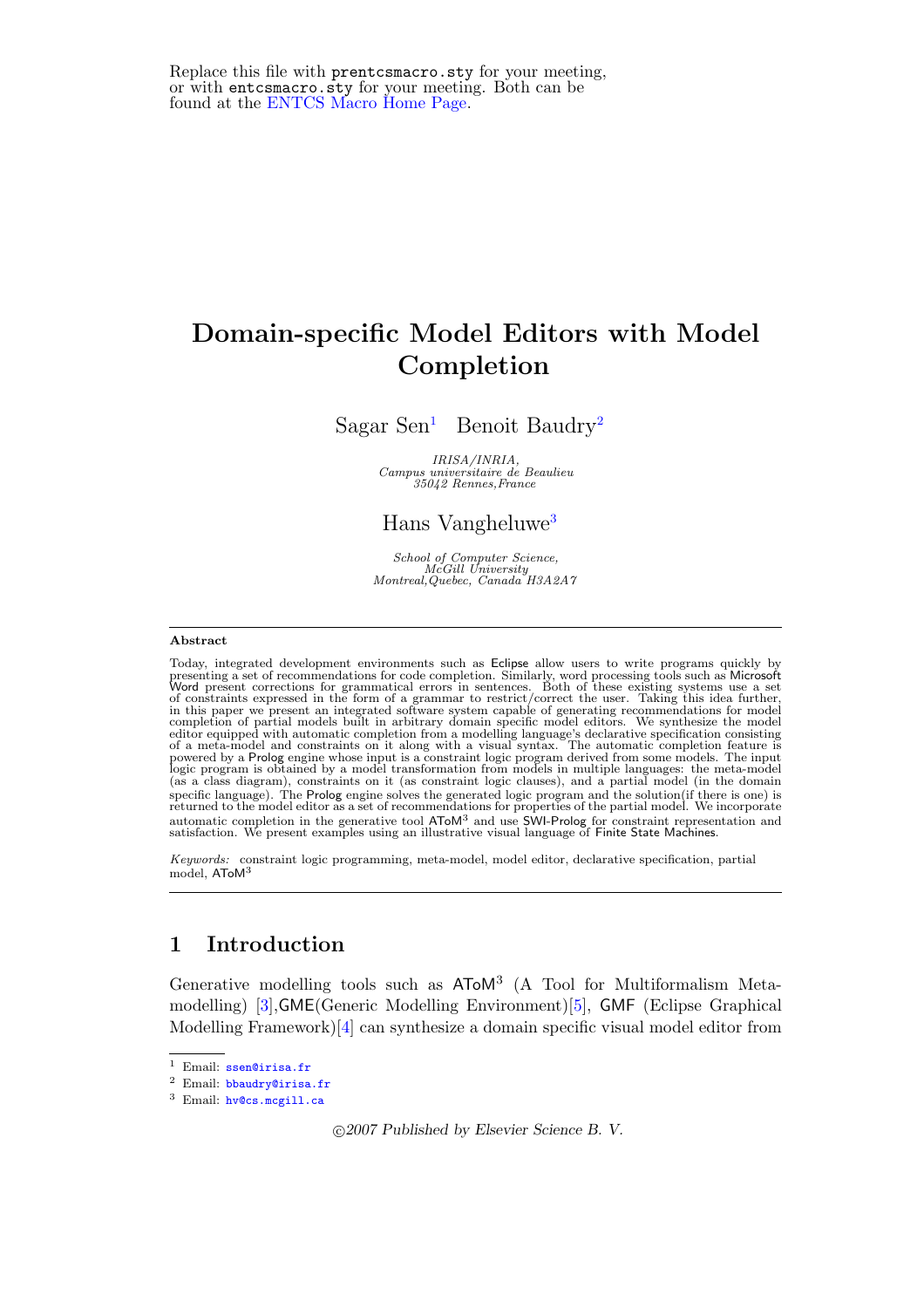a declarative specification of a domain specific modelling language. A declarative specification consists of a meta-model, a set of constraints on all possible instances (or models) of the meta-model, and a visual syntax that describes how language elements(objects and relationships) manifesting the model editor. The designer of a model uses this model editor to construct a model on a canvas. This is analogous to a using an integrated development environment(IDE) to enter a program or a word processor to enter sentences. However, IDEs such as Eclipse present recommendations for completing a program statement when possible based on its grammar and existing libraries [\[2\]](#page-11-3). Similarly, Microsoft Word presents grammatical correction recommendations if a sentence does not conform to natural language grammar. Can we extrapolate similar technology for partial models constructed in a model editor for a domain specific modelling language(DSML)?

The major difficulty for providing completion capabilities in model editors is to integrate heterogeneous sources of knowledge in the computation of the possible solutions for completion. The completion algorithm must take into account the concepts defined in the meta-model for the DSML, the constraints expressed on this meta-model and the partial model built by a domain expert. The difficulty is that these three sources of knowledge are obviously related(they refer to the same concepts) but are expressed in different languages, sometimes in different files, and in most cases by different people and at different moments in the development cycle as they are separable concerns. These constraints are expressed in different languages and can come from multiple paradigms. For instance, in a electrical system model the resistance of a resistor can be constrained both by a low-level circuit model based on Kirchoff's laws and a high-level business process constraint that wants to have low-energy consumption at the resistor. The goal is to integrate these constraints under one common language.

In this paper, we propose an automatic transformation from all these sources of knowledge to a constraint logic program (CLP).The generated program can then be fed in a Prolog engine that provides the possible solutions for completing the model. Our transformation is integrated in the software tool AToM<sup>3</sup>. The meta-model for a DSML is built directly in AToM<sup>3</sup>'s model editor using its class diagram formalism. The constraints on this meta-model are defined with Prolog in a separate file. Using this information and a description of the concrete visual syntax(specified in an icon editor) for a modelling language,  $A\text{ToM}^3$  synthesizes a visual model editor for the DSML. The partial model can be built and edited in the generated model editor and the designer can ask for recommendations for possible completions. The closest implementation in the literature is that of the GEMS tool [\[7\]](#page-11-4). In their work the detailed process of transforming a class-diagram based meta-model to a Prolog knowledge base is not discussed. Also, we clearly define the model completion problem boundaries and restrict ourselves to finite-domain constraint logic programs.

An overview of our methodology is presented in Section [2.](#page-3-1) In Section [3](#page-4-0) we present how domain specific modelling languages are specified and model editors for them are synthesized in MDE using meta-models, constraints and visual syntax. We also present in Section [3](#page-4-0) an example of a partial model and a complete model in our chosen domain. Using the meta-model,constraints, and partial model we present the transformation to a constraint logic program in Section [4.](#page-7-0) We present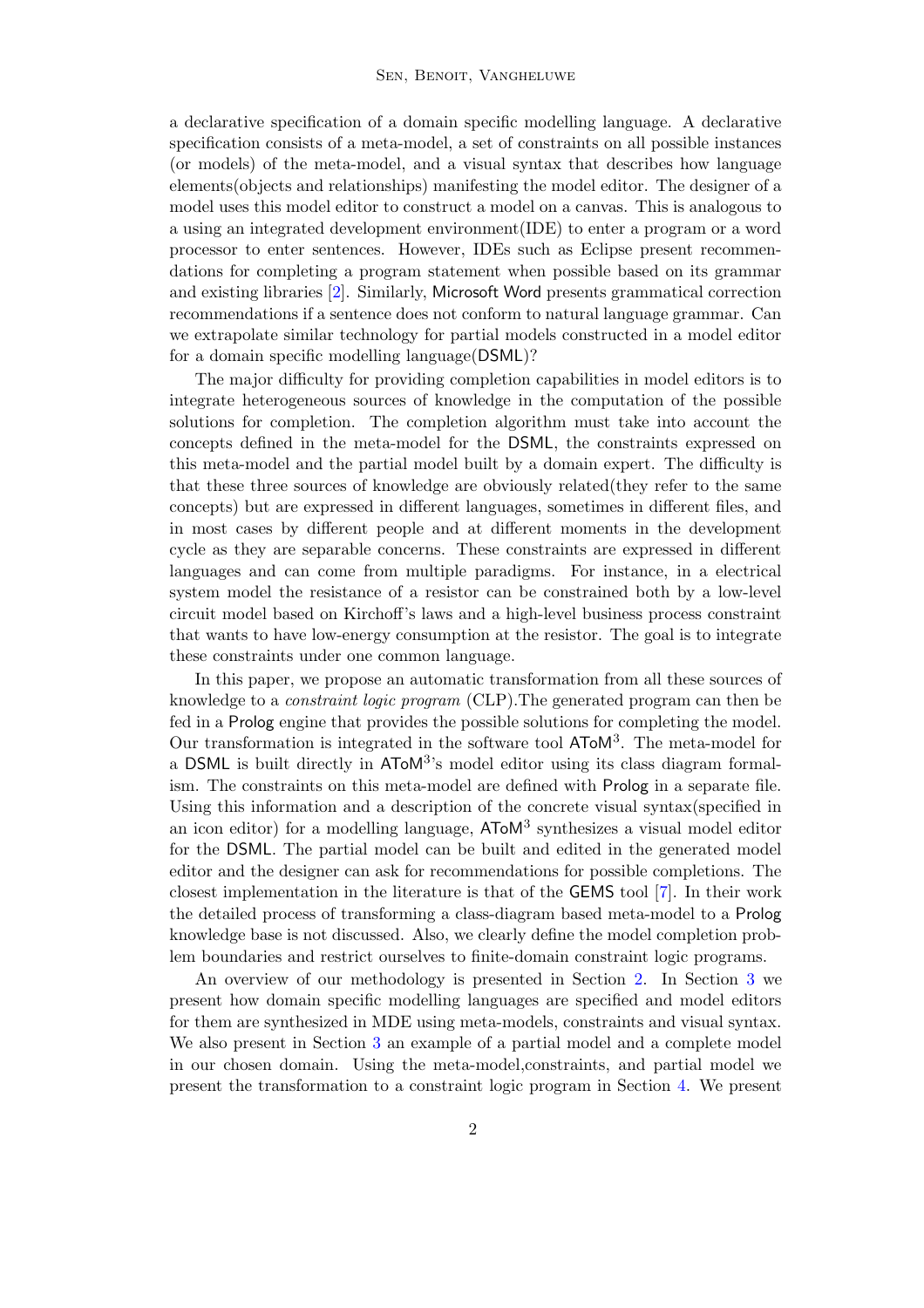

<span id="page-3-3"></span><span id="page-3-0"></span>Fig. 1. Steps Taken by a DSML Designer to Synthesize a Model Editor in AToM<sup>3</sup>

examples of model completion recommendations generated for partial models in Section [5.](#page-9-0) We conclude in Section [6](#page-9-1) with limitations of our work and we layout future directions.

## <span id="page-3-1"></span>2 Methodology Overview

Synthesis of model editors elicit the involvement of several different experts and users. We identify the involvement of language designers, domain experts or users of a DSML, visual syntax designers for automatic synthesis of model editors.

- Language Designers interact with the domain experts to specify the concepts in a DSML in the form of a meta-model which is an  $A$ ToM<sup>3</sup> class diagram  $4$ (meta-model from now on). Next, the designer specifies a set of Prolog clauses on the properties defined in the meta-model. We use SWI-Prolog for constraint representation.
- *Visual Syntax Designers* construct annotated icons that represent the different concepts in the meta-model. The icon for a class may be annotated with its property values. In Figure [1](#page-3-3) we summarize how the meta-model, constraints,and visual syntax is used to synthesize a model editor for a DSML.
- Domain Experts and Users build models in the model editor that is synthesized from the meta-model, constraints, and visual syntax specifications. They also help the language designer define the concepts in the meta-model.

A domain expert uses the synthesized model editor to build models. He creates a model by inserting objects and building relationships between objects. He/she also sets values for properties. The model is simply a graph or a partial model until

<span id="page-3-2"></span> $4$  AToM<sup>3</sup> class diagram is a subset of UML class diagram for meta-modelling and has sufficient expressiveness for bootstrapping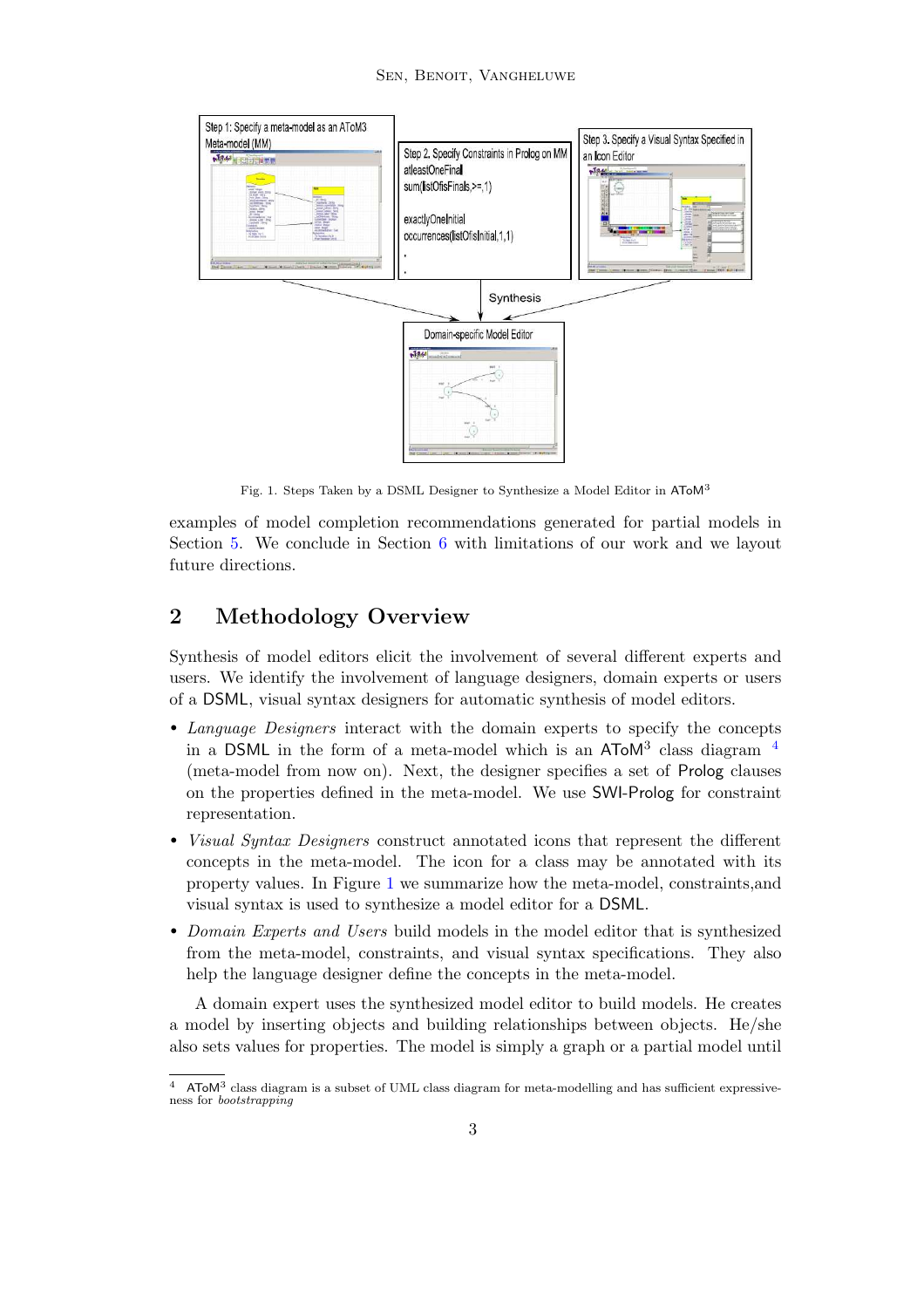

<span id="page-4-1"></span>Fig. 2. Model Completion Outline

it conforms to its modelling language by satisfying all the constraints imposed on the modelling language. Manually performing such a task can be extremely tedious and sometimes impossible due to the size of the domains of model properties and complexity of constraints.

To automate the completion of a partial model we introduce a model transformation to construct a generative algorithm from the knowledge provided in the meta-model and constraints. The algorithm takes a partial model as input and generates a constraint logic program. This transformation is integrated into AToM<sup>3</sup> so that it can be used for completion of models in any domain specific language.

Logic programming tool developers have built Prolog compilers [\[6\]](#page-11-5) that can perform computer algebra and constraint satisfaction on an input constraint logic program. Such a Prolog compiler is invoked by AToM<sup>3</sup> and the synthesized CLP is solved and the results (if they exist) are returned to the model editor as recommendations. We use SWI-Prolog  $[6]$  for compiling the constraint logic program. In Figure [2](#page-4-1) we outline how we complete partial models in  $A\text{ToM}^3$ .

Now that we have outlined our overall methodology we go ahead and study each aspect of the methodology in detail leading to examples that illustrate the working of the idea. We illustrate our methodology using the guiding example of a Finite State Machine (FSM) modelling language.

## <span id="page-4-0"></span>3 Specifying a Domain Specific Modelling Language

In this section we explain the steps taken to declaratively specifying a domain specific modelling language. We use Finite State Machines (FSM) as a running example for a modelling language. A FSM modelling language is a visual language with circles representing states and directed arrows representing transitions between states. To define a modelling language and to generate visual model editor from it requires three inputs:

- (i) A Meta-model as an AToM<sup>3</sup> class diagram
- (ii) A Set of Prolog Constraints on the meta-model
- (iii) A Visual Syntax

We briefly describe these in the following sub-sections.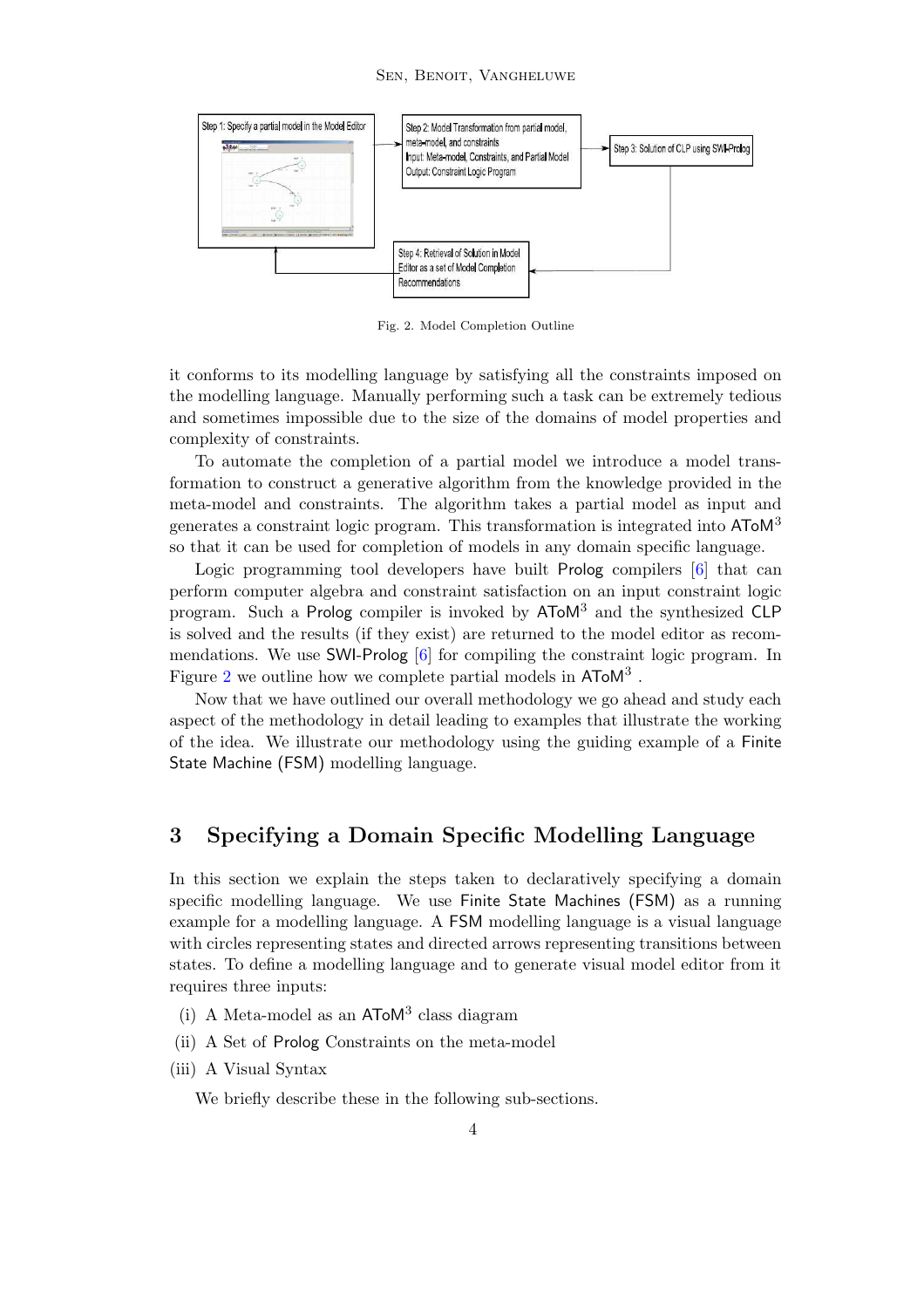

Fig. 3. The Finite State Machine Meta-model

<span id="page-5-1"></span><span id="page-5-0"></span>Table 1 Domains for Primitive Datatypes

|                   | Type Domain                            |
|-------------------|----------------------------------------|
| Boolean $\{0,1\}$ |                                        |
|                   | Integer $\{MinInt,,MaxInt\}$           |
| String            | $\{a^v, b^v, "c^v, "event1", \ldots\}$ |

#### 3.1 Meta-model

A model consists of objects and relationships between them. The meta-model of the modelling language specifies the types of all the objects and their possible interrelationships. The type of an object is referred to as a class. The meta-model for the FSM modelling language is presented in Figure 3. The classes in the meta-model are State and Transition.

In this paper we use the class diagram formalism in AToM<sup>3</sup> for specifying a meta-model. The class diagram formalism can specify itself and hence exhibits the property of bootstrapping. We use the visual language notation of class diagrams to specify the meta-model for the FSM modelling language in Figure [3.](#page-5-0)

Each class in the meta-model has properties. A property is either an attribute or a reference. An attribute is of primitive type which is either Integer, String, or Boolean. For instance, the attributes of the class State are isInitial and isFinal both of which are of primitive type Boolean. An example domain of values for the primitive attributes is given in Table [1.](#page-5-1) The String variable can be a finite set consisting of a null string, and finite length strings that specify a set of strings. In this paper, we consider a finite domain for each attribute. The domain is specified in the meta-model and all the models that are instances of the meta-model know of the domain for each attribute.

Describing the state of a class of objects with only primitive attributes is not sufficient in many cases. Modelling many real-world systems elicits the need to model complex relationships such as modelling that an object contains another set of objects or an object is related to another finite set of objects. This set of related objects is constrained by a cardinality. When a class is related to another class, the related classes refer to each other via references. For instance, in Figure [3](#page-5-0) the classes State and Transition refer to each other via references annotated with uni-directional relationships. The cardinality constraints are also annotated with the relationship.

Apart from attributes and references, objects can inherit properties from other classes. The attributes and references of a class called a super class are inherited by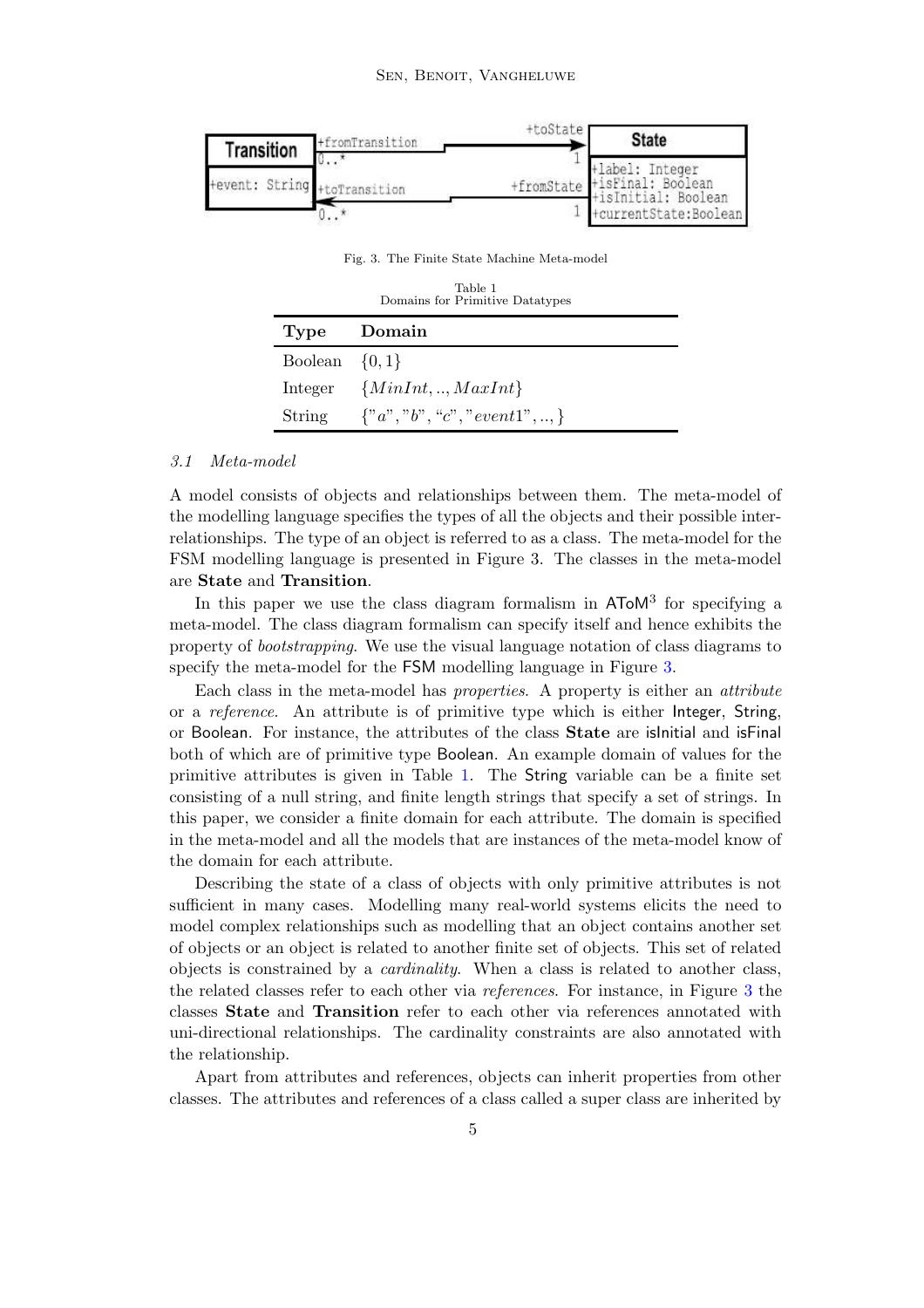derived classes. Similarly a derived class inherits the references in the super class. There is no inheritance in our FSM meta-model, nevertheless we consider transformation of inheritance relationships in the transformation presented in Section [4.](#page-7-0)

#### 3.2 Constraints on Meta-model

Constraints on a meta-model are not always conveniently specified using diagrams. They are better expressed in a textual constraint language who's semantics has no side-effect (does not change the state of an object or structure of the model) on the meta-model or its instances (models). The OMG standard for constraint specification is Object Constraint Language (OCL) however in our current work we use constraint logic programming clauses in the form of Prolog statements. These constraints are initially specified on meta-model properties. The transformation generates a set of constraints on a lists of properties (those influencing the constraint) in the partial model.

We use the CLP bounds library to specify constraints on properties with finite domain. There are several predicates in the standard Prolog library. For instance, one of the constraints for the FSM modelling language is:

#### • atLeastOneFinalState

Variables: listOfisFinal is the list of all isFinal attributes for all states in the model.

#### Prolog Constraint: sum(listOfisFinal, >=,1)

Explanation: The attribute isFinal is a boolean and the list of isFinals contains the values of all attributes in the partial model. The constraint ensures that the sum of the isFinals is greater than or equal to 1. This enforces the constraint that there is at least one final state.

Other constraints include exactly one initial state, and a unique label for a state object. To define constraints for arbitrary DSMLs we point the reader to the SWI-Prolog reference manual  $[6]$ . The language and the libraries have been developed for two decades and we have a large repository of constraints to work with including facility to use a foreign language to define an arbitrary boolean function. Prolog has powerful mechanisms such as domain reduction. For instance, constraint alldifferent(listOfVariables) ensures the automatic reduction in the domain of variables in listOfVariables such that the each variable in the list has a domain with values not in the domain of the others. The textual specification of constraints is typically specified in an different file from the class diagram meta-model itself.

#### 3.3 Visual Syntax

The final step(in specifying a DSML for synthesizing a model editor) we take is to specify the concrete visual syntax of the class of objects in the meta-model. The visual syntax specifies what an object looks like on a 2D canvas. An icon editor in AToM<sup>3</sup> is used to specify the visual syntax of the classes in the meta-model.

An icon editor is used to specify the visual syntax of meta-model concepts such as classes and relationships. The icon for State is a circle annotated with three of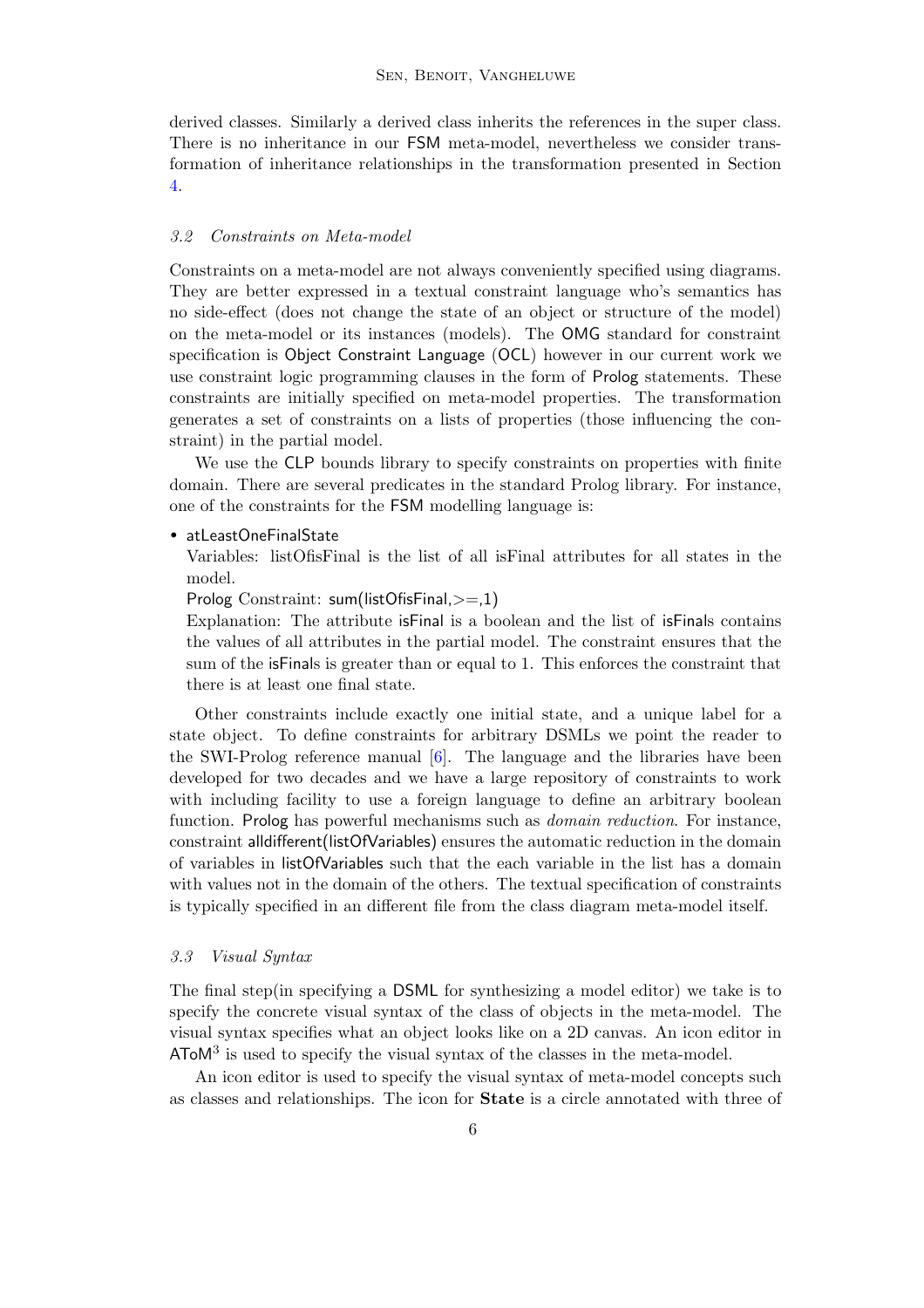its attributes(isFinal, isInitial, and label). The connectors in the diagram are points of connection between State objects and Transition objects.

The visual syntax can also be dynamically changed based on the properties of the model for example. In an iconic visual modelling language such FSM the first step taken in specifying a visual syntax is drawing an icon that represents a class of objects. If needed it is annotated with text and its properties. Connectors are added to the visual object so that it can be connected to other objects if they are related.

# <span id="page-7-0"></span>4 Transformation from Declarative Specification and a Partial Model to CLP

We present the transformation of the different parts of a partial model to a CLP using the meta-model and constraints as input. The essential idea to generate CLPs constitutes the following steps:

- (i) Create variables to represent properties of a partial model
- (ii) Define a domain on these variables.
- (iii) Define constraints on these variables.
- (iv) Finally, insert the label(SetOfVariables) clause to perform back-tracking search.

We associate a *finite domain* for each variable in the constraint logic program (CLP) hence, making it a constraint logic program in finite domain (CLP(FD)).We use the clp bounds library in SWI-Prolog to express domains and constraints in CLP(FD). We generate a conjunction of constraints in Prolog. The conjunction is given by a , operator. Finally, we insert the label predicate at the end of the program to perform back-tracking to find the value assignment/labeling of variables so as to generate completions for the partial model.

#### <span id="page-7-1"></span>4.1 Transforming an Object

We now discuss how objects in a partial model are transformed to CLP. We illustrate this with a concrete example to enhance the reader's understanding. Consider the object shown in Figure [4.](#page-8-0) It is a State object. The attributes of a State object are isFinal, isInitial, currentState, and label. Each attribute also has a domain. The attributes isFinal, islnitial and currentState in the State object has a boolean domain of [0, 1]. The label attribute has an integer domain of  $[0, 1, 2, \ldots$  MaxNumberOf States.

In the transformation first each attribute has a unique identity which is given by OwningObjectName attributeName. This unique ID is used to create a variable and is added to a list of variables in the CLP. If Model is the set of variables in the partial model. Then the variable State0 isFinal is included in this list:

Model=[..., State0\_isFinal,...],

Next, we associate a domain with a variable already included in the list of model variables. This is done using the member Prolog predicate. For instance, the domain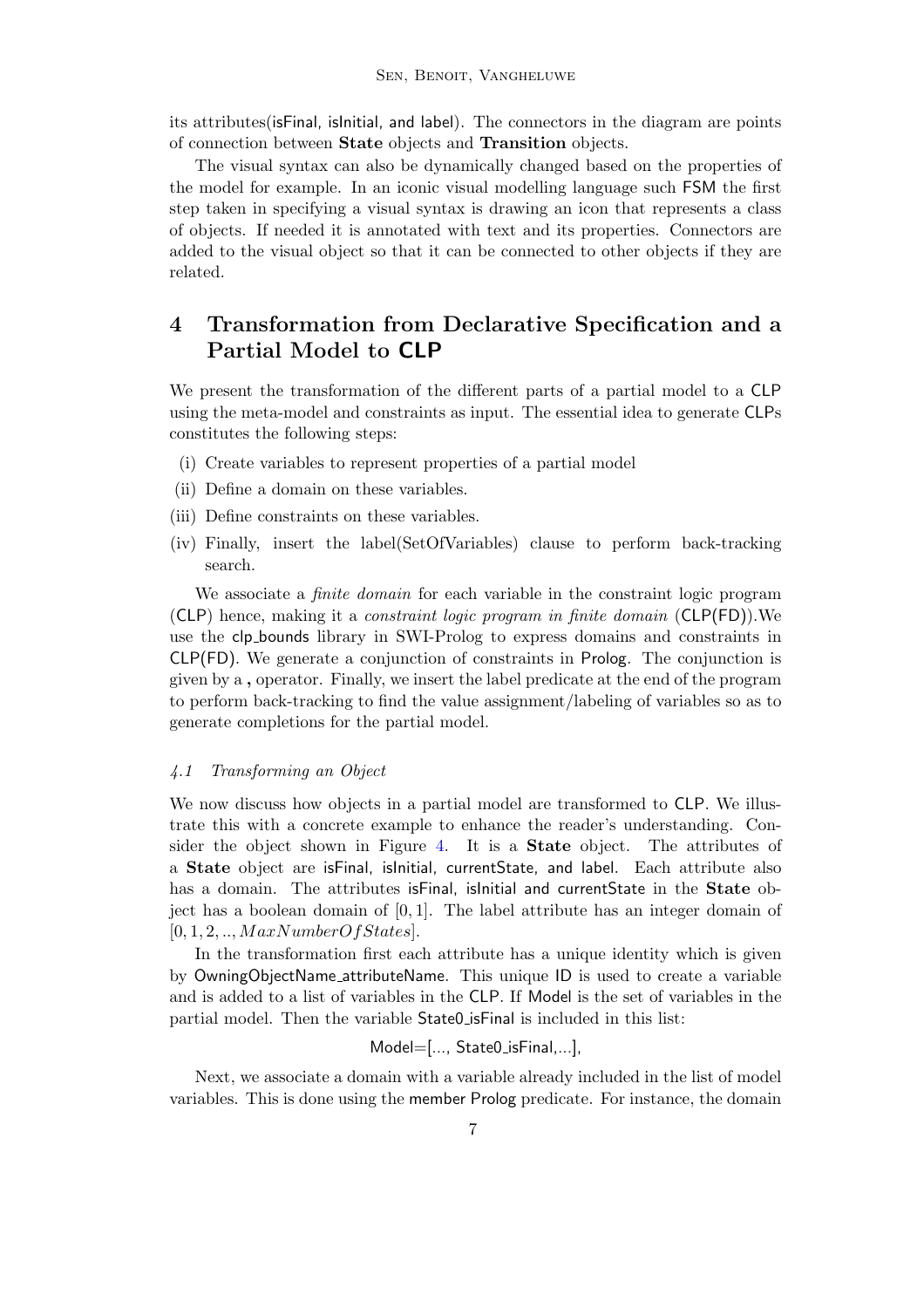

#### label(Model).

Fig. 4. (a) Object (example of a State object (b) Generated CLP code (c) Five Prolog solutions for each variable

<span id="page-8-0"></span>

<span id="page-8-1"></span>Fig. 5. (a) Association between State objects and a Transition (b) Generated CLP code (c) Cardinality constraint determines the value of an existence variable.

for the variable State0 isFinal is manifested in Prolog as follows:

#### member(State0\_isFinal,[0,1])

We obtain the domain information for an attribute from the meta-model of the modelling language.

The CLP code generated for a State object is shown in Figure [4](#page-8-0) (b). Solving the Prolog program gives a set of arrays with the result for the value assignment of each variable. This is shown in Figure [4](#page-8-0) (c).

#### <span id="page-8-2"></span>4.2 Transforming an Association

Next, we consider the transformation of an association in partial model to Prolog clauses. Consider the associations in Figure [5](#page-8-1) (a). Two State objects are connected by two Transition objects. The existence of these relationships is determined by boolean existence variables such as Transition0 exists and Transition1 exists. In general, these variables are synthesized for all association in the partial model. We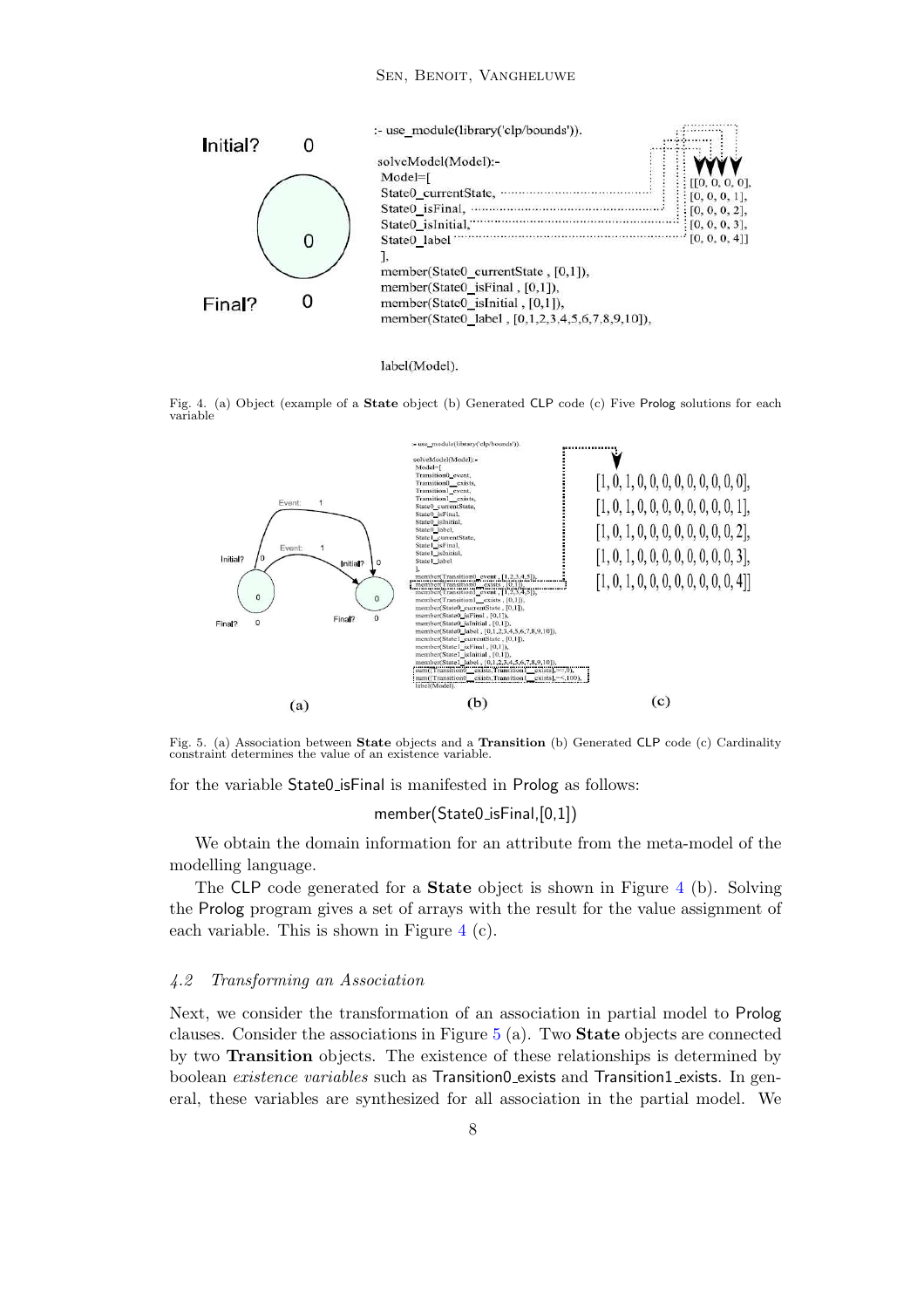obtain the cardinality constraint for each association from the meta-model. In the partial model we look for all associations with the same source and destination object. We impose a cardinality constraint on all associations with the same source and destination. We synthesize two Prolog clauses to impose the cardinality constraint on a list of existence variables for the associations with the same source and destination. The example in Figure [5](#page-8-1) (a) has its code generated in Figure [4](#page-8-0) (b).

The cardinality constraints are imposed as sum of existence variables as follows:

sum( $[Transition0 exists, Transition1 exists]$ , $> = 0$ ), sum( $[Transition0 exists, Transition1 exists]$ ,  $=<,100$ ),

The solution obtained for completing the partial model is shown in Figure  $5(c)$  $5(c)$ .

#### 4.3 Generating Constraints

Finally, we insert constraints defined on the meta-model. A constraint C is expressed on properties p1,p2,...pN of a meta-model MM. In a partial model we identify all properties that are constrained by C and generate a list of variables (those already generated as described in Sections [4.1](#page-7-1) and [4.2\)](#page-8-2). The constraint on the meta-model itself cannot be executed. The constraint of the partial model is handled by the Prolog compiler.

For instance, to ensure that every State object in the partial model has a unique label we generate the following constraint which is added as a conjunction to the constraints already generated:

```
all different([State0 label,State1 label,..])
```
The all different clause ensures that he value of each element in the list it receives as input is unique.

### <span id="page-9-0"></span>5 A Running Example

In this section, we present an example of a partial model that we use to generate model completion recommendations. In Figure [6](#page-10-0) we present a partial model with two generated recommendations. For the same partial model we performed more tests. We generate 5 model completion recommendations. We randomly shuffle the domain constraints in the generated CLP. The shuffling changes the priority order in which values for properties are chosen by Prolog and has an effect on the result of model completion. We do not study this variability in detail. However, we present the time taken for generating 5 recommendations in Table [2.](#page-10-1)

For our example the time taken to generate a solution for the modelis reasonably acceptable with an average of 2.5 seconds. A large portion of the time taken involves pre-processing of the problem by the Prolog compiler. The rest of the time is taken to find value assignments for constraint satisfaction.

### <span id="page-9-1"></span>6 Conclusion

In this paper we present a framework for generating model completion recommendations in model editors. We illustrate our approach with the simple example of the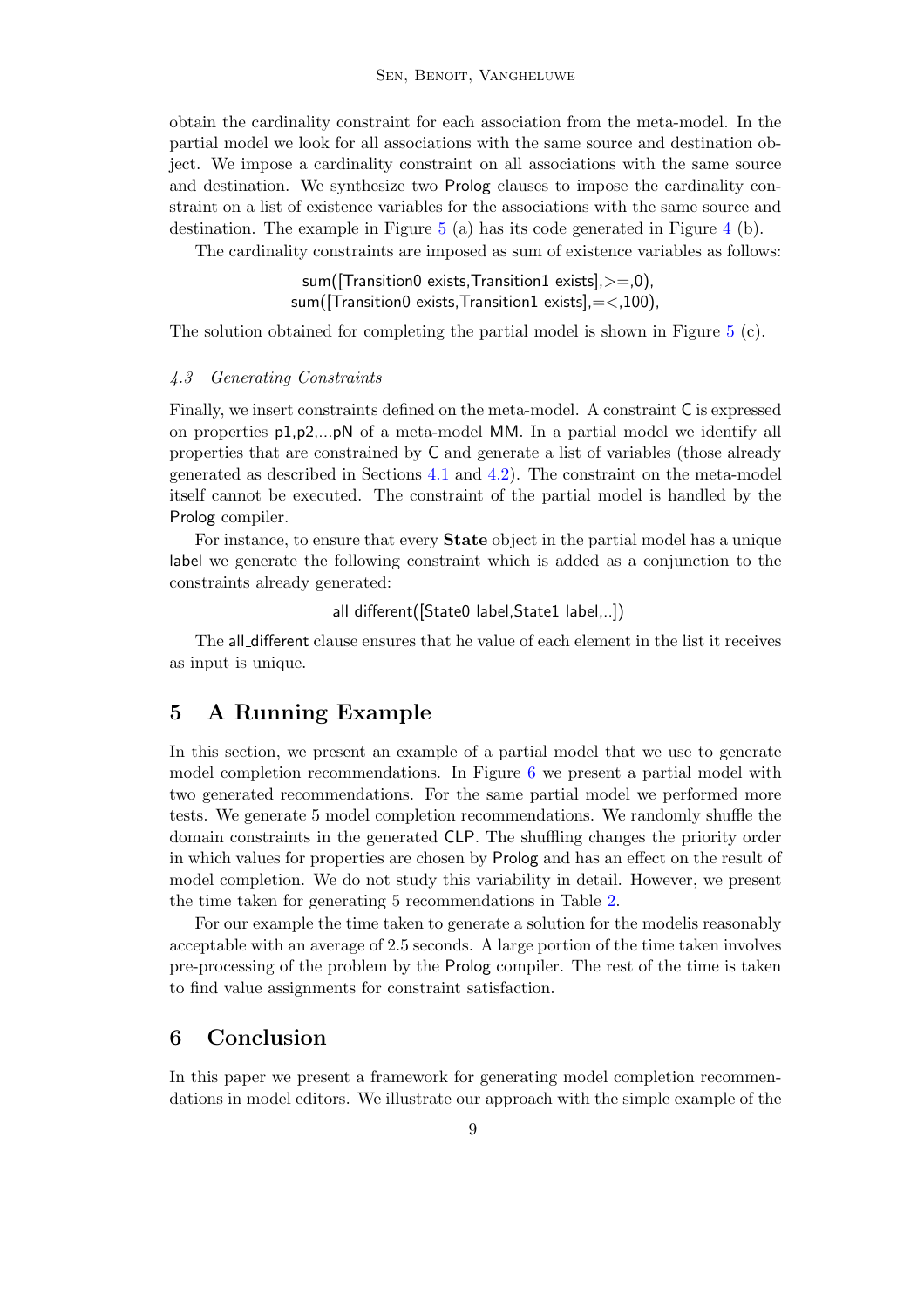

Fig. 6. A Partial Model and Two Proposed Recommendations

<span id="page-10-1"></span><span id="page-10-0"></span>

| Table 2<br>Generated Recommendations |         |  |
|--------------------------------------|---------|--|
| Recommendation CPU Time              |         |  |
| 1                                    | $1.3\,$ |  |
| $\overline{2}$                       | 0.55    |  |
| 3                                    | 3.34    |  |
|                                      | 3.50    |  |
| 5                                    | 3.72    |  |

FSM modelling language. At present we specify the meta-model as an AToM<sup>3</sup> class diagram (which is subset of UML class diagrams with sufficient facility for bootstrapping). Constraints on the meta-model are directly specified in Prolog. We also demonstrate, using a reasonably complex example, the working of our approach. However, there is room for several improvements.

Currently we only support constraint satisfaction of constraints from the metamodel and constraints of the modelling language. We wish to extend this by introducing *user-specific objective functions* and other constraints such as model transformation pre-conditions. This could lead to synthesis of interesting models for tasks such as model transformation testing and design space exploration. It would also be interesting to see how constraints from multiple paradigms can co-exist in the same environment and how they can be solved to get meaningful results.

Also, we start from a partial model with a fixed number of objects. In other